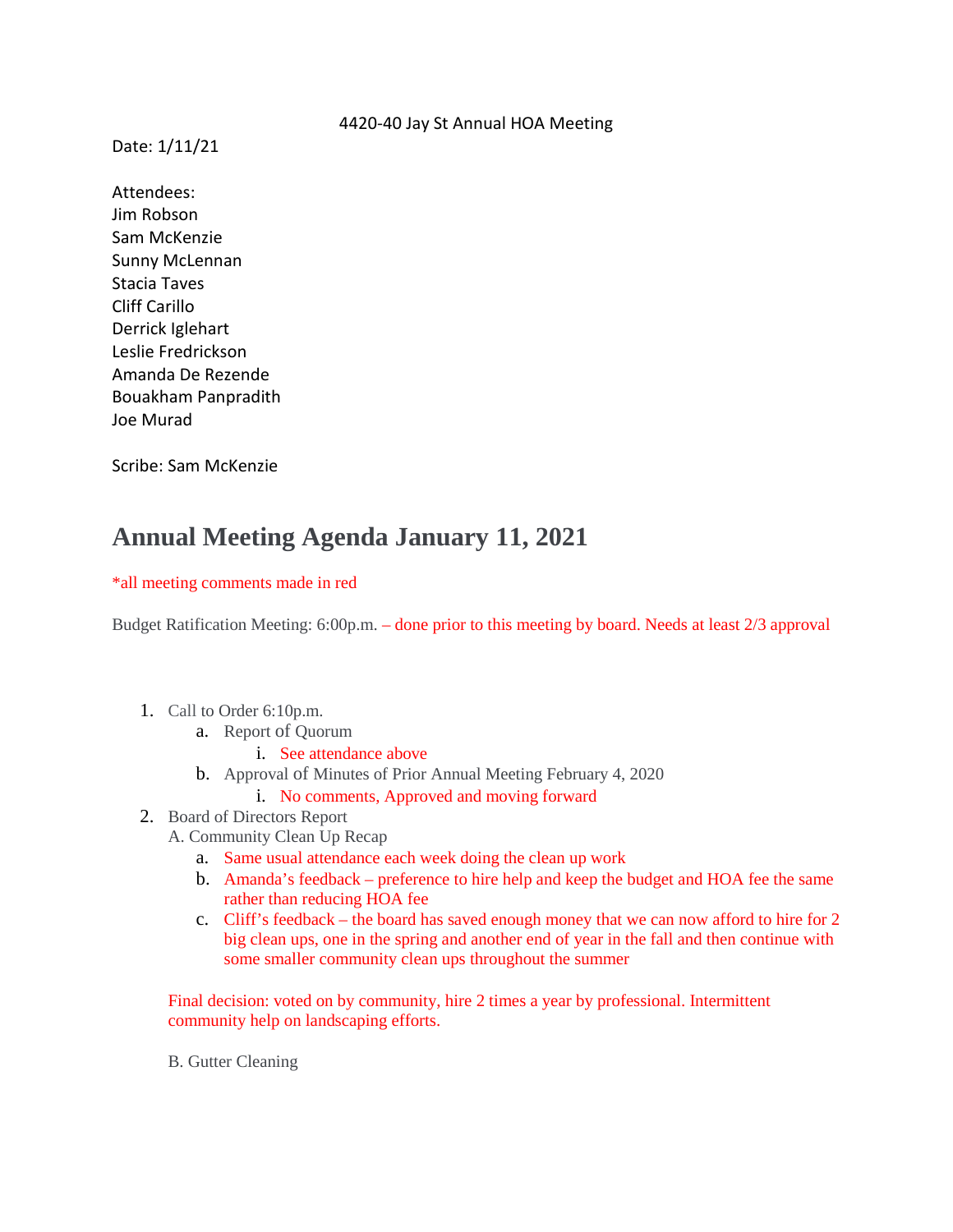Suggestion to hire the same company that does the landscaping clean up to also do the gutter cleaning

Final decision: voted on by community to hire 2 times a year. Report clogged gutters noticed by homeowners to board. C. Trash Bin Fence Repair

Waste Management broke the trash fence, but the fault was placed on us to fix because we did not have the necessary gate holders to keep the gate back while the trash man was moving the receptacles.

Derrick has been pitching in to turn the bins around

Final decision by board – Jim to reach out to Waste Management company to request the bins are put back the same direction each week by the trash man.

D. Concrete Patch

There are some new cracks since the patch work however this is deemed normal. The company who did the work said they'd be willing to smooth out the cracks upon our request.

- 3. New Business (Revisited)
	- a. A. Community Clean Up
		- i. See above, Agenda line item 2
	- b. B. Concrete Repair/Sealing
		- i. Decision not to do a full repair in 2021 due to the high cost  $\sim$  \$60,000 for a fix. Community preference to continue patching based on the cosmetic nature of the issue
- 4. Financial report *I* Treasurer
	- a. Budget
		- i. In 2019 we were able to save money for our reserves
		- ii. In 2020 3 bigger unforeseen expenses ~\$6,800 (roof repair, deck replace & concrete patch) dipped in to our reserves causing us to have to dip into our reserves
		- iii. Option to increase HOA fees to start saving money for the upcoming concrete repair or just pay a one time charge at the time the work needs to be done
	- b. Financials
		- i. Jim reviewed the provided document
		- ii. Motion in favor to accept 2021 budget passed
- 5. Homeowners Forum
	- a. Snow blower available for anyone to use whenever the snow is under 3"
		- i. Lee and Leslie house the snow blower. Contact 720-299-3994 for use.
	- b. Sunny to pay out of pocket to test a leaf gutter guard before any of the HOA invests in them for the community
		- i. Problems with the gutter guards keep Jim from suggesting this product such as snow/ice build up that cause water damage to roof and potential caving in of gutter
	- c. Amanda's request to improve trash bin accessibility